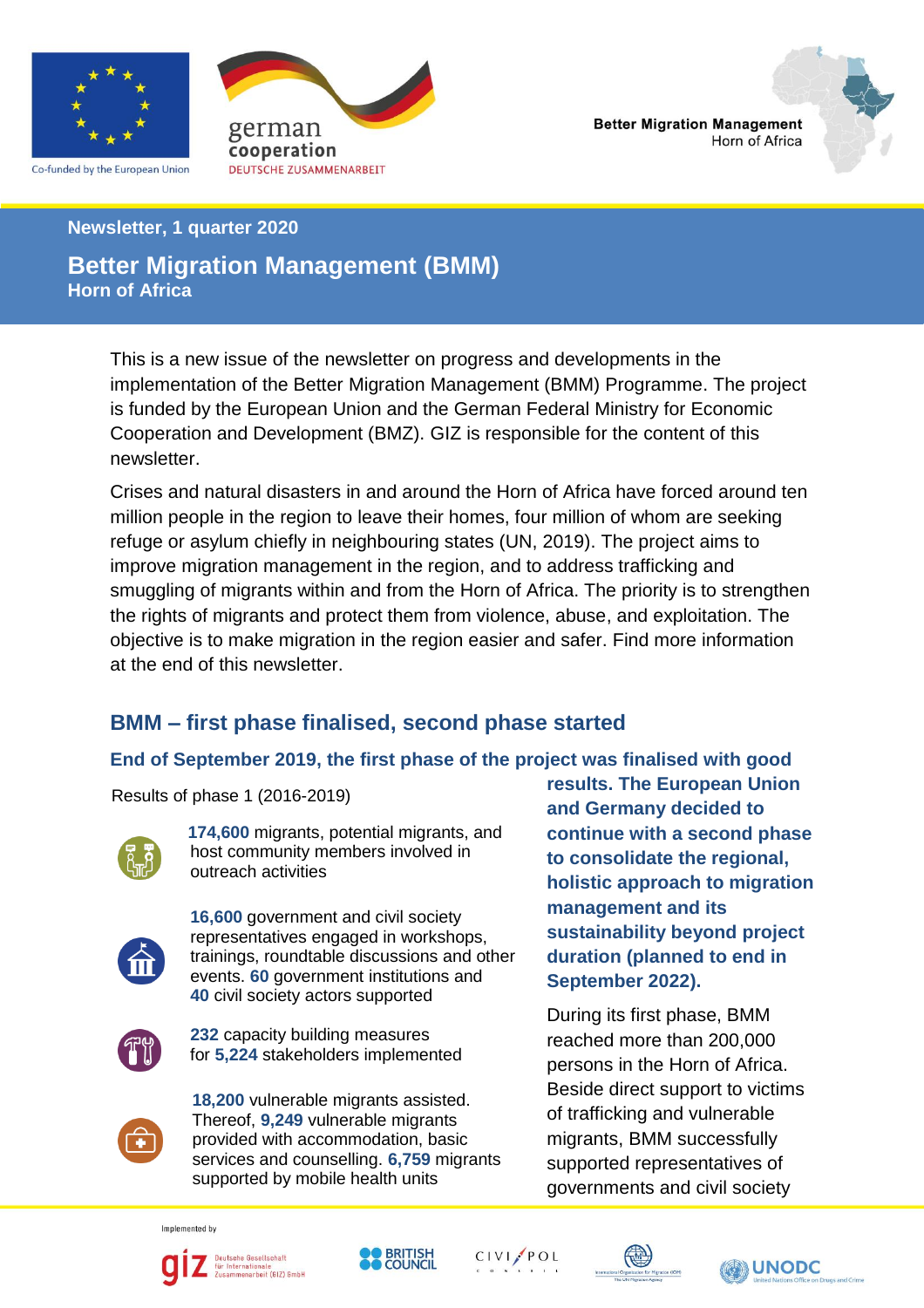

Co-funded by the European Union





organisations by strengthening their capacities to better manage migration and to systematically cooperate at multiple levels within the countries, bilaterally and regionally. You will find some highlights on the following pages as well as further information on the [European Union Emergency Trust Fund for Africa \(EUTF\) website](https://ec.europa.eu/trustfundforafrica/node/162) and the [GIZ website.](https://www.giz.de/en/worldwide/40602.html)

On 1 October 2019, the second phase of BMM officially started. Planning workshops in the partner countries took place in November and December 2019 as well as in January 2020. BMM II is implemented in a partnership with British Council, Civipol, the International Organization for Migration (IOM), and the United Nations Office on Drugs and Crime (UNODC) as well as GIZ as lead organisation. BMM II has a budget of 35 Million Euro funded by the EU Emergency Trust Fund for Africa (EUTF) and the BMZ for the period 1 October 2019 until 30 September 2022.The concrete planning of activities already started with implementing partners and national partners in Djibouti, Eritrea, Ethiopia, Kenya, Somalia, Ethiopia, Sudan, South Sudan, and Uganda. The project will continue to work towards the overall objective of improving the human-rights based management of safe, orderly and regular migration.

BMM II will focus on three areas. First, **migration Governance**, where the project will support safe and regular migration in accordance with global and regional migration governance frameworks and human rights. Secondly, BMM II will enhance **cooperation on anti-trafficking and migrant smuggling** between institutions which regulate migration and counter human trafficking on a national, bilateral, and regional level. Finally, in the area of **Protection,** BMM II will improve service provision and accessibility with a focus on sustainable solutions for victims of trafficking and vulnerable migrants.

**BMM Implementation Highlights 2019** 

# **Sudan and Ethiopia agreed on cooperation to support safe and regular labour migration**

**BMM supported cross-border cooperation to improve conditions for Ethiopian seasonal labour migrants in Sudan.**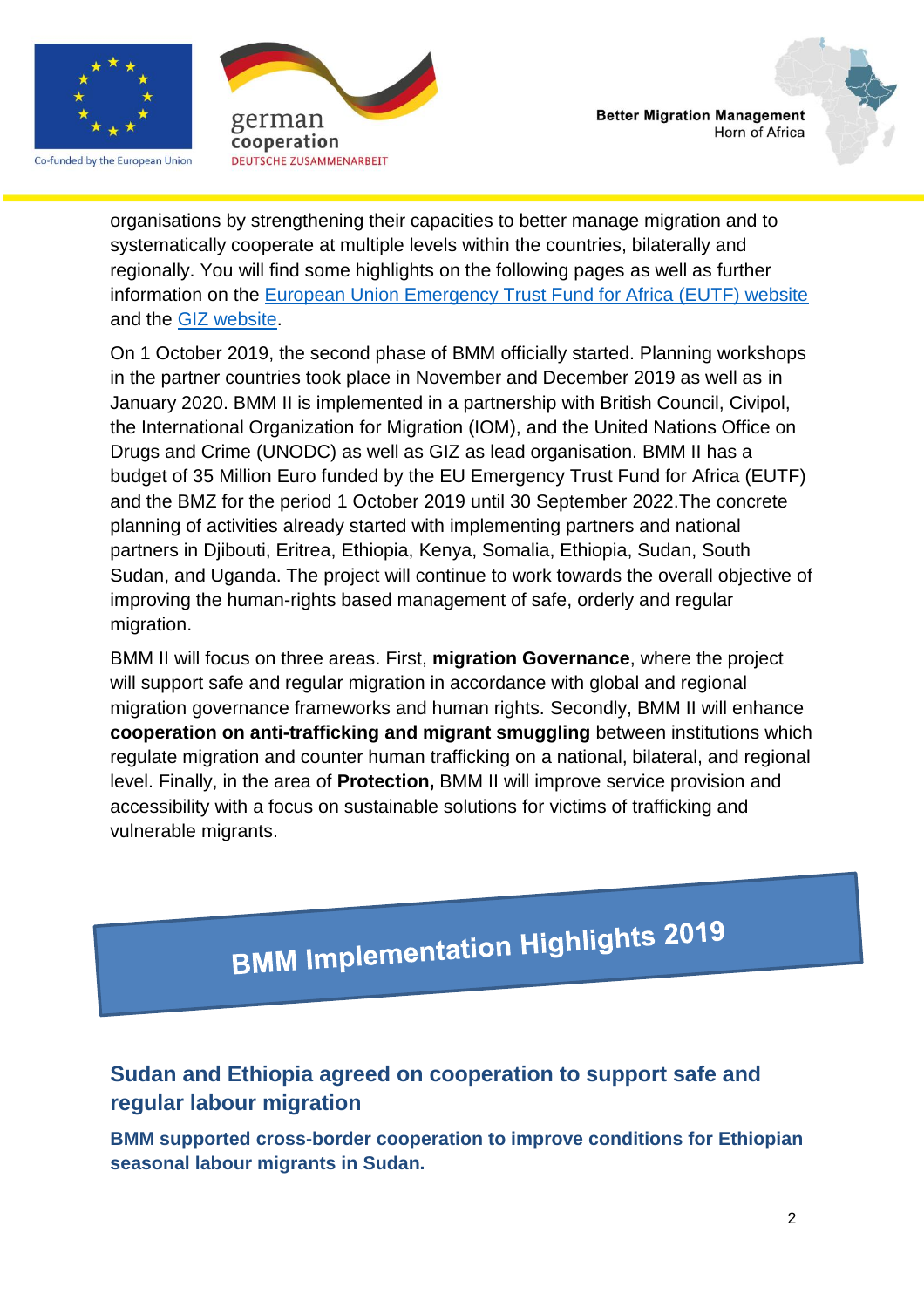

Co-funded by the European Union





Every year, about 80,000 Ethiopian migrants from Amhara Region cross the border to Sudan to find work in the agriculture sector in El Gedaref State. Seasonal labour has become an important income source for Ethiopian migrants and their families, as well as an important support to farming and agricultural production in Sudan.

However, due to the lack of existing legal frameworks, border crossings and employment are often irregular, leaving workers with no or only little protection from exploitation and abuse by employers and other perpetrators.

BMM facilitated the cross-border exchange between representatives of the relevant institutions of Ethiopia and Sudan to improve the situation of the seasonal workers. The project supported the implementation of a comprehensive action plan aiming at improving services (entry, employment



Ethiopian seasonal workers in El Gedaref State Photo: GIZ/Wasil Engel

law, health insurance) at official border crossing-points and promoting regular migration. In the second phase, BMM will continue to promote bilateral cooperation to establish a regular and safe labour migration.

### **South Sudan: towards countering transnational organised crime**

#### **BMM supported South Sudan to counter human trafficking and migrant smuggling in line with international standards.**

"If crime crosses borders, so must law enforcement", Kofi Annan, the former Secretary-General of the United Nations, stated once. Human traffickers commit cross-border crimes, they violently exploit and abuse their victims. Migrant smugglers often switch to the role of human traffickers, blackmailing or selling their "customers" to make even more money. The International Labor Organization estimates that there are 40.3 million victims of human trafficking globally.



In 2000, the United Nations adopted a resolution for an international treaty against organized crime across borders. The United Nations Convention against Transnational Organized Crime (UNTOC) regulates the prevention and fight against organised crime globally, and

provides the legal basis for international legal aid, extradition and police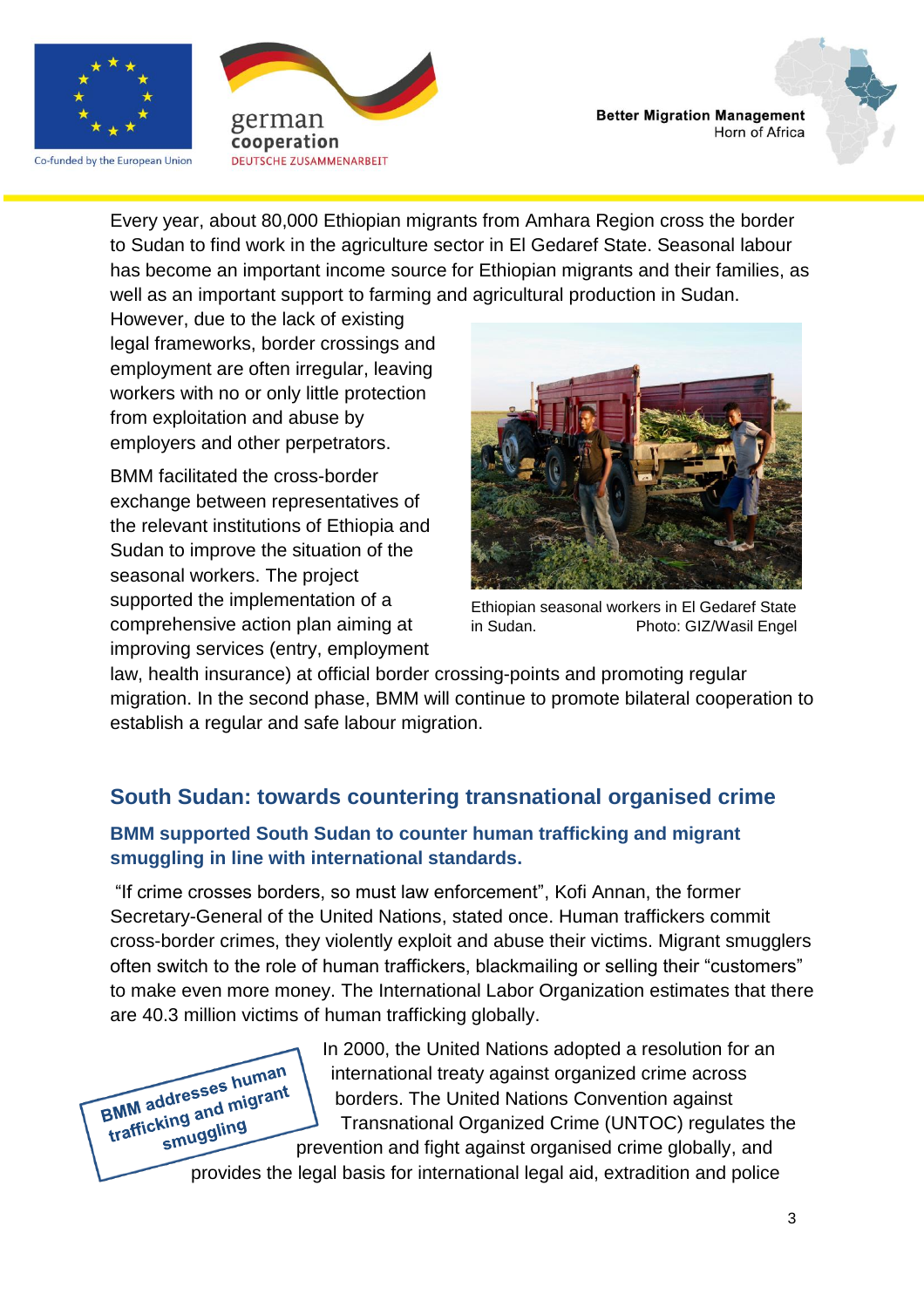

Co-funded by the European Union



cooperation. The aim is to harmonise national laws and set uniform standards for domestic law, and to intensify cooperation between states in the fight against organised crime. It also includes internationally recognised definitions and procedures to identify and protect victims of trafficking and smuggling.

So far, the convention has been signed by 147 states worldwide. With support of BMM, South Sudan made the first steps towards accessing the convention, and discussed the process with representatives of the government and civil society. The project has already provided advisory support to national governments on international legislative frameworks and supported the drafting of national legislation in Ethiopia, Kenya, Somalia, Sudan, and Uganda.

The support of South Sudan's accession to UNTOC and its protocols will continue under BMM II.

# **Second Migration Profile for Kenya developed**

#### **The migration profile gives a systematic overview of migration trends and connected statistical data to identify needs for better migration management in Kenya.**

Who is migrating from and to Kenya? What are migrants looking for and what do they need? Which economic impact has migration to Kenya? How widespread is human trafficking in Kenya and what can be done to better protect migrants from human trafficking?

Up-to-date evidence-based information on migration is crucial for migration policymaking. "Migration in Kenya – A Country Profile 2018" was launched by the Ministry of Interior on 8 May 2019. The document covers the years 2015-2018, highlights emerging migration trends, the impact of migration on demographics, socioeconomic development, health and environment as well as migration governance, which encompasses migration policy, laws and regulations. The drafting of the profile was supported by BMM and is an update of the first migration profile launched in 2015. It shows for example that the financial contributions of the Kenyan diaspora, estimated at about 185 billion Kenyan shillings (1,7 billion USD) in 2017, is one of the highest contributions to the Gross Domestic Product (GDP) of estimated 163,7 billion USD in that year. After the endorsement of the profile by the Kenyan parliament, BMM will continue to support the government in improving its migration policy. BMM is currently also supporting the development of migration profiles in South Sudan and Ethiopia.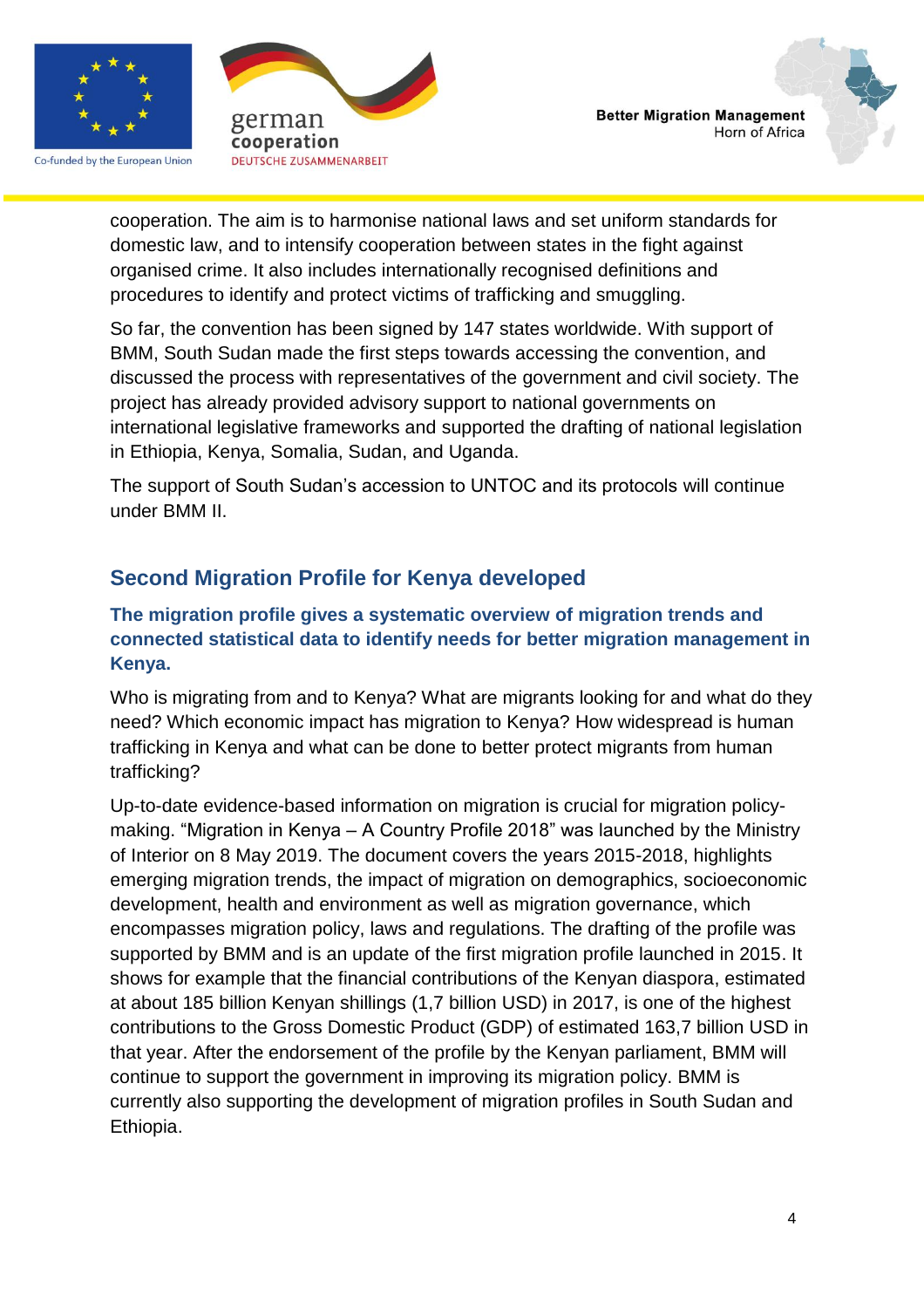

Co-funded by the European Union





#### **Djibouti and Somaliland cooperate to protect victims of trafficking**

**Djibouti's and Somaliland's coastguards have agreed on jointly countering human trafficking networks, and to assist and protect victims of trafficking discovered in the Red Sea together.**

The main Eastern migration route to the Gulf States leads through Djibouti and Somalia. Thousands of men, women and children head there every year, hoping to



Coastguard ships in the Red Sea. Photo: GIZ

move on over the Red Sea to the Gulf States, to escape poverty and unemployment at home. Very often, smugglers and human traffickers organise the crossings under life-threatening conditions, as many boats capsize or get so crowded that people go overboard. Many of the victims drown as they do not know how to swim.

With support of BMM, an Aide-Mémoire was signed to consolidate cooperation between the coastguards of Djibouti and Somaliland. BMM further supported coastguards in establishing a platform to regularly exchange information to better coordinate assistance and protection for

migrants and victims of human trafficking, and to counter human trafficking at the Red Sea by exchanging information they received from the victims and collaborating to investigate criminal networks.

## **Who does what? Mapping of service provision to victims of trafficking and vulnerable migrants**

**For the first time ever, BMM has mapped service providers across Djibouti, Ethiopia, Kenya, and Sudan as well as in Somaliland. The collected and vetted information will help institutions and organisations to refer vulnerable migrants and victims of trafficking to the appropriate services, according to their individual needs.**

Only a few organisations have the capacity to provide all the services that a victim of trafficking might need, such as shelter, emergency medical care, legal assistance, short term financial assistance, family tracing, skills training, and psychosocial support. However, one or more of these services might be needed once a vulnerable migrant or victim of trafficking has been identified, be it within or outside the country of origin. So far, victims had to rely on the initiative and ability of every organisation to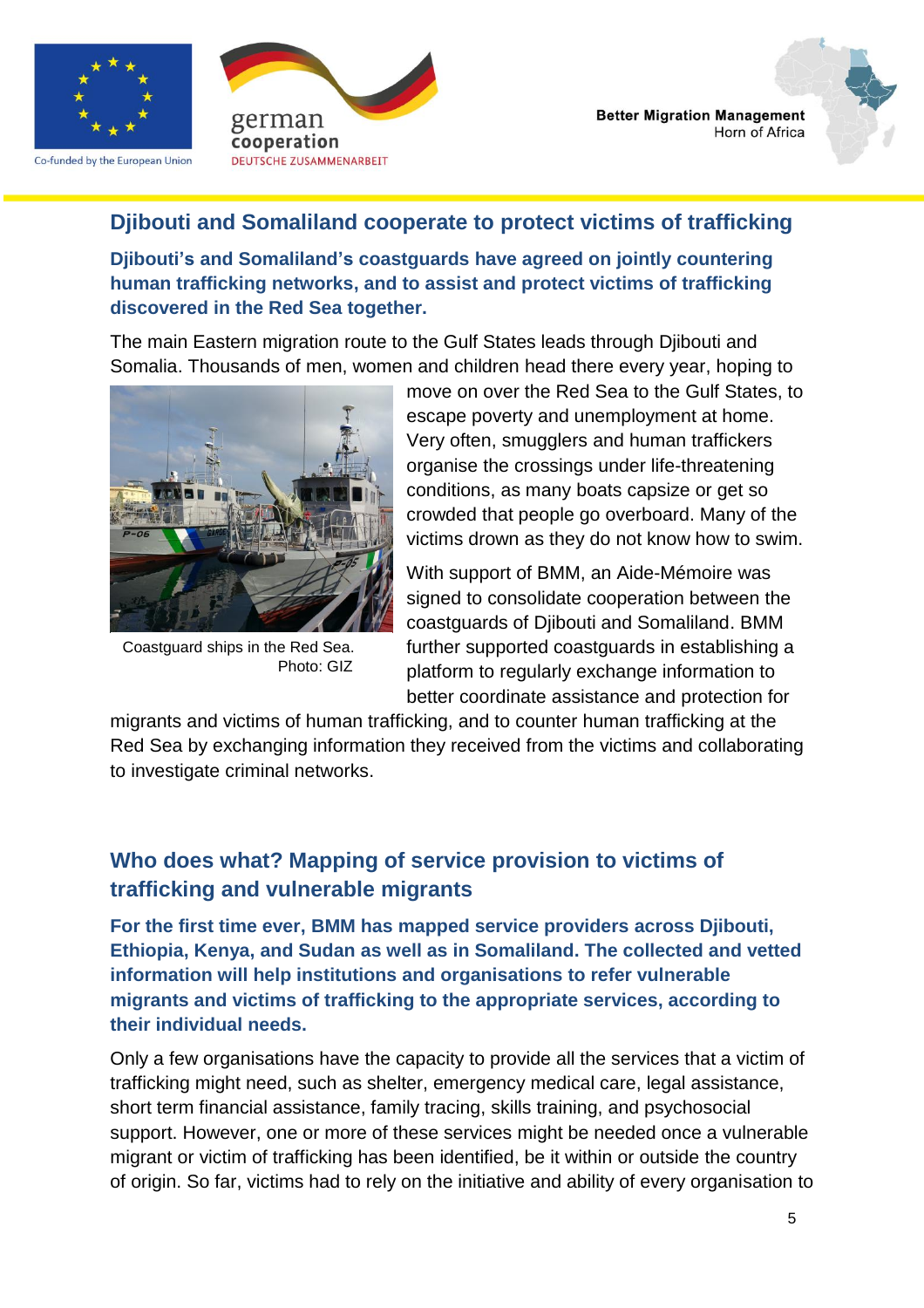

Co-funded by the European Union





find suitable service providers to get adequate care. The overview of all services and providers compiled by BMM across Djibouti, Ethiopia, Kenya, and Sudan as well as in Somaliland not only means faster and broader possibilities of referral, it also increases general knowledge and awareness on complementary service providers in the same field. For example, a legal aid provider in Kenya will be able to easily find an emergency shelter for a Sudanese client whilst also helping to reach the victim's family back in Sudan. In addition, the mapping can be used to identify possibilities of new networks and cooperation.



Migrants from Ethiopia cross Djibouti on their way to the Arabian Peninsula. Due to the climate conditions they are often dehydrated. example a photo: GIZ/Raed Saleh

# **Improved healthcare for migrants**

#### **As migrants often face severe health problems and injuries during their journeys, BMM supported health care providers to better respond to their needs.**

Migrants, especially when migrating irregularly, face numerous challenges on their journeys, experiencing dehydration, scorpion or snake bites, injuries, infection, or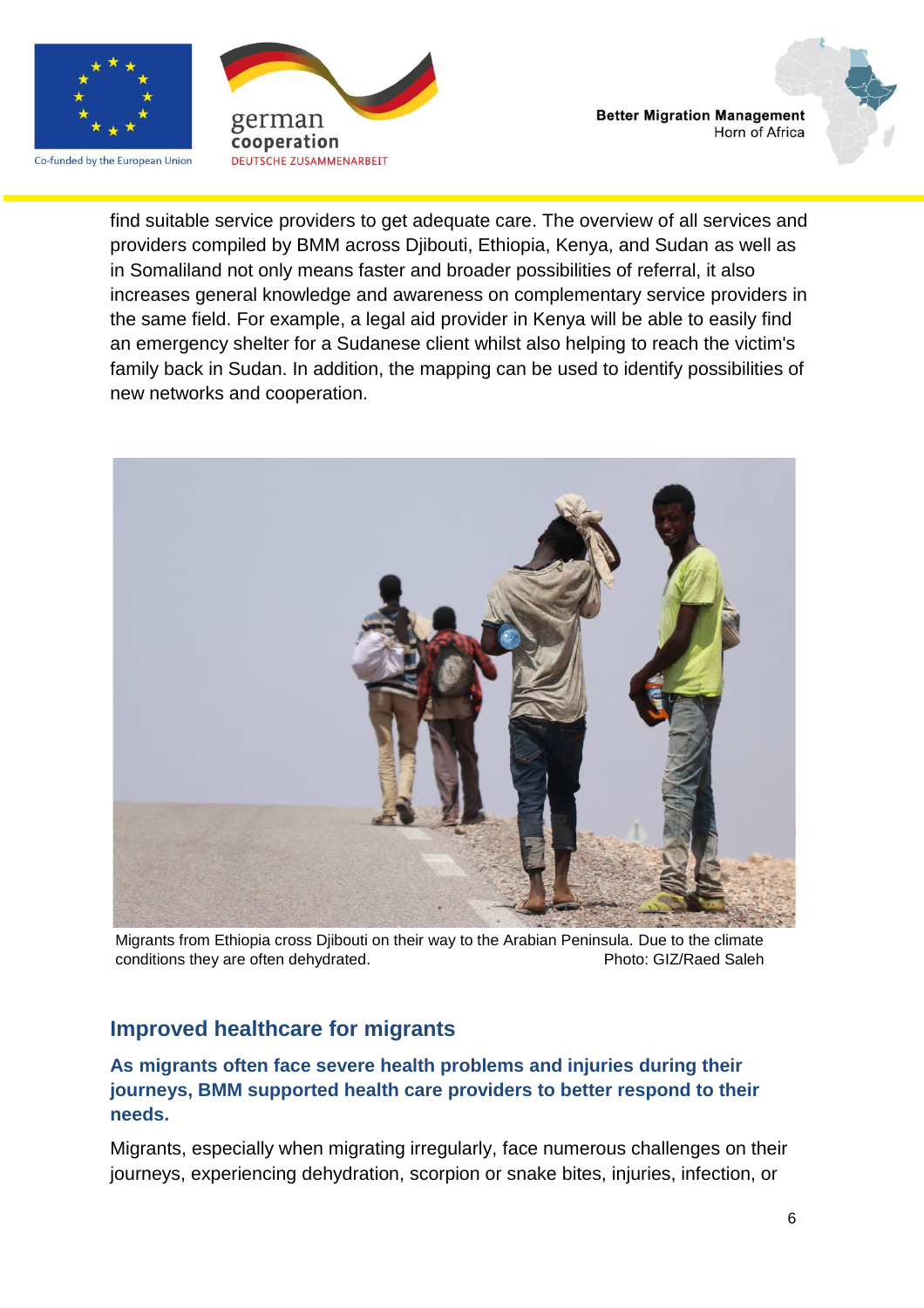

Co-funded by the European Union



**Better Migration Management** Horn of Africa

abuse by smugglers or human traffickers. Profound knowledge on health issues related to migration is fundamental to provide appropriate services to migrants in need. The mobile health units and clinics supported by BMM under phase one assisted over 6,700 migrants with medical and psychosocial services in Djibouti, Ethiopia, Somalia, and Sudan. Furthermore, BMM provided trainings on health care for migrants to over 300 participants from government and civil-society organisations in Kenya, Somalia, Ethiopia, Djibouti, South Sudan. The trainings also included the topics of human trafficking, identification of victims and vulnerable migrants, consequences of human trafficking as well as necessary support and assistance measures. These trainings will continue under BMM II to provide improved services to more migrants in need.

### **Migrants need information and protection**

**BMM has so far reached more than 174,600 potential migrants, migrants, and members of host communities with awareness-raising activities on migrant's rights and protection. Events focused on the fight against and the consequences of human trafficking.** 

Human trafficking is a global problem and no country is immune to it. Millions of people who leave their home country in search for a better life fall into the hands of traffickers, lured by fake promises and deceit, and experience economic exploitation and physical abuse. Victims of trafficking are often traumatised and need medical and psycho-social care, as well as support to build a future.

**BMM sensitises on**<br>migration area on BMM provided information and advice on migration-related migration and topics. Awareness campaigns were organised to inform ration of the raised political and public awareness of the rights and protection needs of<br>raised political and public awareness of the rights and protection needs of potential migrants about regular migration opportunities, job and study opportunities abroad, and other livelihood options. The project migrants to avoid criminalisation of migrants who have been victims of trafficking. Since 2017, BMM facilitated several events on International Migrants Day, World Day Against Trafficking, and Human Rights Day in Djibouti, Ethiopia, Kenya, Somalia, Sudan, and Uganda.

BMM also works with civil society organisations (CSOs) to counter human trafficking and to increase protection of victims of trafficking and vulnerable migrants. The project provided trainings to the members of the CSOs to improve legal aid for victims of trafficking and CSO services. Furthermore, the project promoted a regional Forum to Promote Safe and Fair Migration with 40 CSOs to increase their